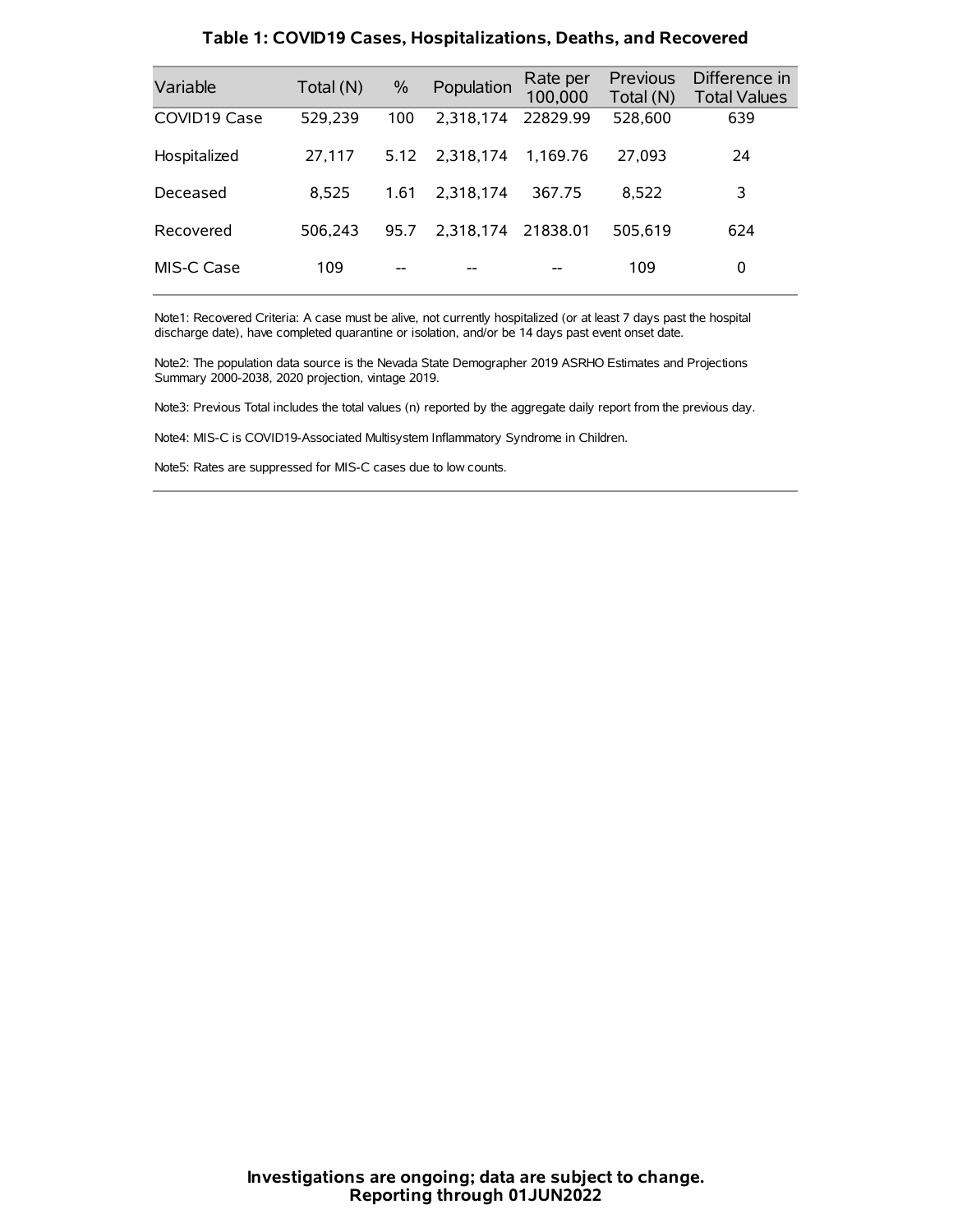# **Table 2: COVID19 Cases**

| Variable                     | Outcome                           | $\mathsf{N}$ | $\%$ | Population | Rate per<br>100,000  |
|------------------------------|-----------------------------------|--------------|------|------------|----------------------|
| Age Categories               | Aged 4 or less                    | 13572        | 2.56 | 149,165    | 9098.7               |
|                              | Aged 5 to 17                      | 65066        | 12.3 | 406,595    | 16003                |
|                              | Aged 18 to 24                     | 60302        | 11.4 | 216,762    | 27819                |
|                              | Aged 25 to 49                     | 235948       | 44.6 | 803,732    | 29357                |
|                              | Aged 50 to 64                     | 98285        | 18.6 | 423,461    | 23210                |
|                              | Aged 64+                          | 55914        | 10.6 | 318,459    | 17558                |
|                              | Unknown                           | 152          | 0.03 |            |                      |
| <b>Birth Sex</b>             | Female                            | 274974       | 52.0 | 1,160,285  | 23699                |
|                              | Male                              | 250005       | 47.2 | 1,157,889  | 21591                |
|                              | Unknown                           | 4260         | 0.80 |            |                      |
| Race/Ethnicity               | Hispanic                          | 149926       | 28.3 | 763,053    | 19648                |
|                              | White                             | 138013       | 26.1 | 1,006,929  | 13706                |
|                              | <b>Black</b>                      | 50295        | 9.50 | 262,671    | 19148                |
|                              | Asian or Pacific Islander         | 44798        | 8.46 | 270,209    | 16579                |
|                              | American Indian, Eskimo, or Aleut | 694          | 0.13 | 15,311     | 4532.6               |
|                              | Other                             | 38627        | 7.30 |            | $\ddot{\phantom{0}}$ |
|                              | Unknown                           | 106886       | 20.2 |            |                      |
| Underlying Medical Condition | Yes                               | 81961        | 15.5 |            |                      |
|                              | No/Unknown                        | 447278       | 84.5 |            |                      |

Note1: Breakdown of Race is exlusively non-Hispanic.

Note2: Underlying Medical Condition is any identified health condition.

Note3: The population data source is the Nevada State Demographer 2019 ASRHO Estimates and Projections Summary 2000-2038, 2020 projection, vintage 2019.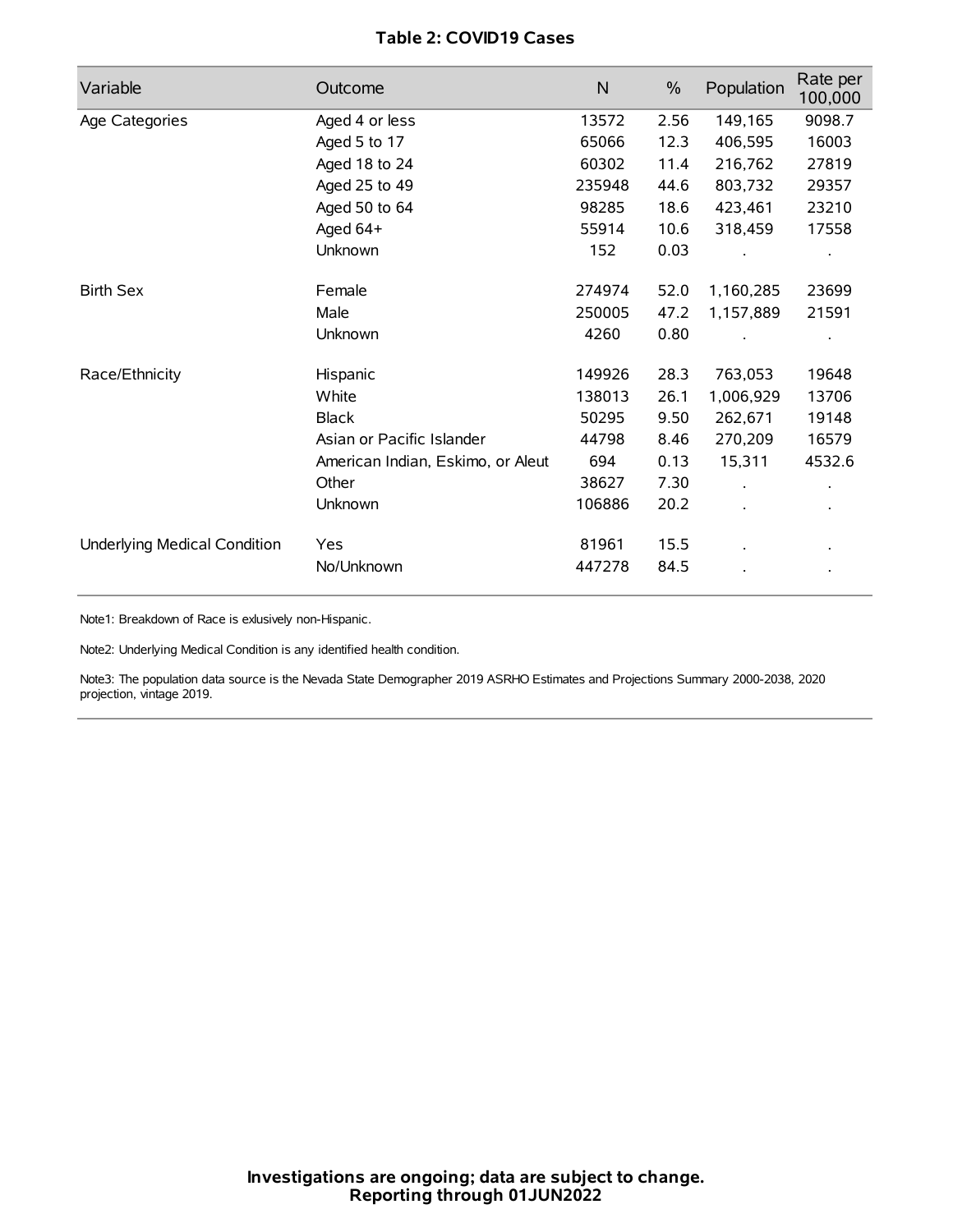| Variable         | Outcome                           | N     | $\%$ | Population | Rate per<br>100,000 |
|------------------|-----------------------------------|-------|------|------------|---------------------|
| Age Categories   | Aged 4 or less                    | 257   | 0.9  | 149,165    | 172.29              |
|                  | Aged 5 to 17                      | 356   | 1.3  | 406,595    | 87.56               |
|                  | Aged 18 to 24                     | 588   | 2.2  | 216,762    | 271.27              |
|                  | Aged 25 to 49                     | 6360  | 23.5 | 803,732    | 791.31              |
|                  | Aged 50 to 64                     | 7358  | 27.1 | 423,461    | 1737.6              |
|                  | Aged 64+                          | 12196 | 45.0 | 318,459    | 3829.7              |
|                  | Unknown                           | 2     | 0.0  |            |                     |
| <b>Birth Sex</b> | Female                            | 12135 | 44.8 | 1,160,285  | 1045.9              |
|                  | Male                              | 14953 | 55.1 | 1,157,889  | 1291.4              |
|                  | Unknown                           | 29    | 0.1  |            |                     |
| Race/Ethnicity   | Hispanic                          | 7092  | 26.2 | 763,053    | 929.42              |
|                  | White                             | 10598 | 39.1 | 1,006,929  | 1052.5              |
|                  | <b>Black</b>                      | 3880  | 14.3 | 262,671    | 1477.1              |
|                  | Asian or Pacific Islander         | 2793  | 10.3 | 270,209    | 1033.6              |
|                  | American Indian, Eskimo, or Aleut | 66    | 0.2  | 15,311     | 431.05              |
|                  | Other                             | 1062  | 3.9  |            |                     |
|                  | Unknown                           | 1626  | 6.0  |            |                     |

# **Table 3: COVID19 Hospitalizations - General Characteristics**

Note1: Breakdown of Race is exlusively non-Hispanic.

Note2: The population data source is the Nevada State Demographer 2019 ASRHO Estimates and Projections Summary 2000-2038, 2020 projection, vintage 2019.

Note3: Rates for categories with fewer than 12 cases are suppressed due to high relative standard error.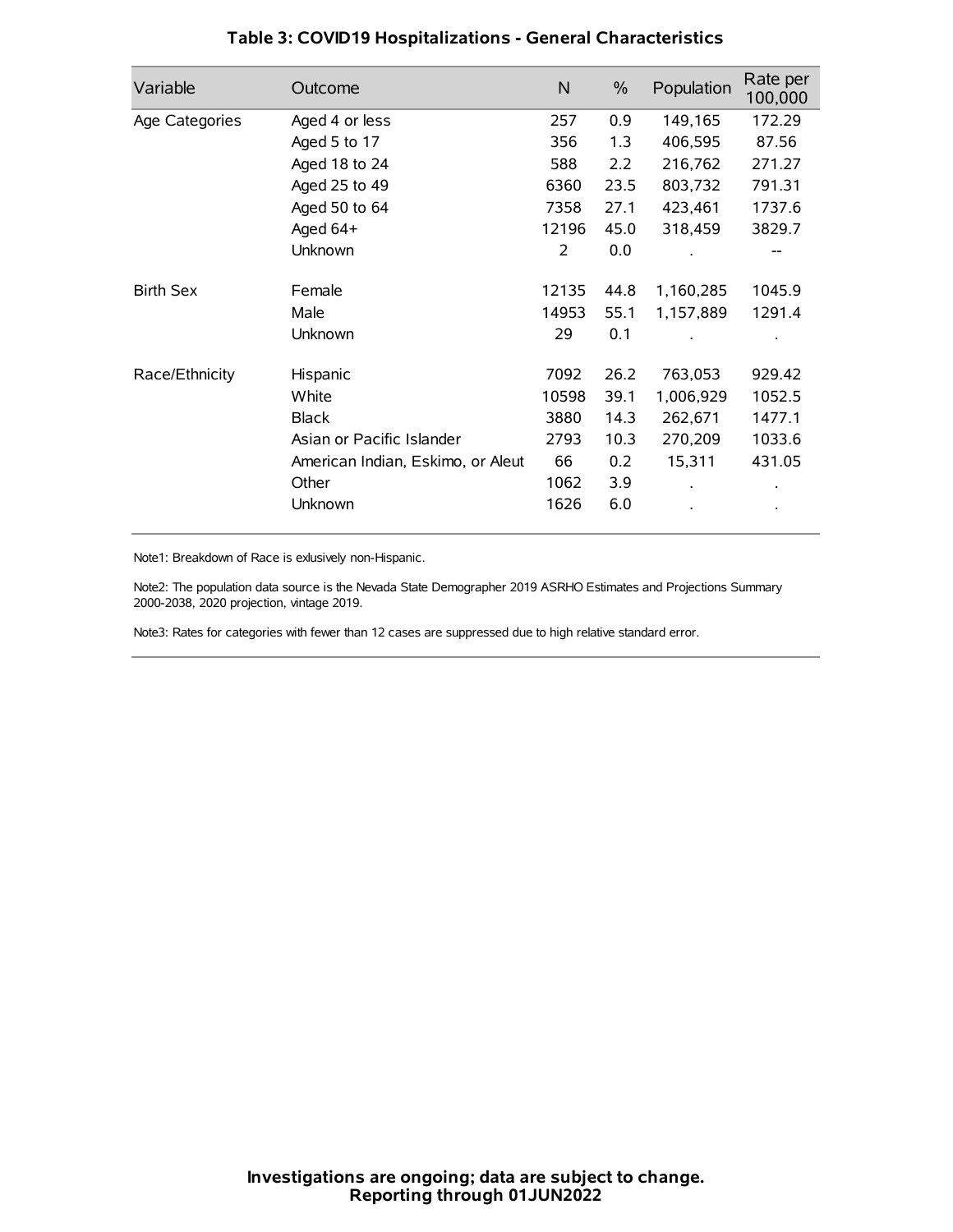| Variable                            | Outcome   | N     | $\%$ |
|-------------------------------------|-----------|-------|------|
| Deceased                            | Yes       | 6922  | 25.5 |
|                                     | <b>No</b> | 20195 | 74.5 |
| ICU                                 | Yes       | 6531  | 24.1 |
|                                     | No        | 20586 | 75.9 |
| Intubated                           | Yes       | 3106  | 11.5 |
|                                     | <b>No</b> | 24011 | 88.5 |
| <b>Underlying Medical Condition</b> | Yes       | 16926 | 62.4 |
|                                     | No        | 10191 | 37.6 |
| Hypertension                        | Yes       | 9934  | N/A  |
| Immunocompromised                   | Yes       | 620   | N/A  |
| Chronic Heart Disease               | Yes       | 3605  | N/A  |
| Chronic Liver Disease               | Yes       | 382   | N/A  |
| Chronic Kidney Disease              | Yes       | 2467  | N/A  |
| <b>Diabetes</b>                     | Yes       | 7088  | N/A  |
| Neurologic/Neurodevelopmental       | Yes       | 1261  | N/A  |
| Chronic Lung Disease                | Yes       | 4175  | N/A  |
| <b>Historically Healthy</b>         | Yes       | 4795  | N/A  |
| Other                               | Yes       | 7101  | N/A  |

# **Table 4: COVID19 Hospitalizations - Morbidity**

Note1: Underlying Medical Condition is any identified health condition.

Note2: The breakdown of health conditions are not mutually exlusive (i.e., a person can have more than one risk factor).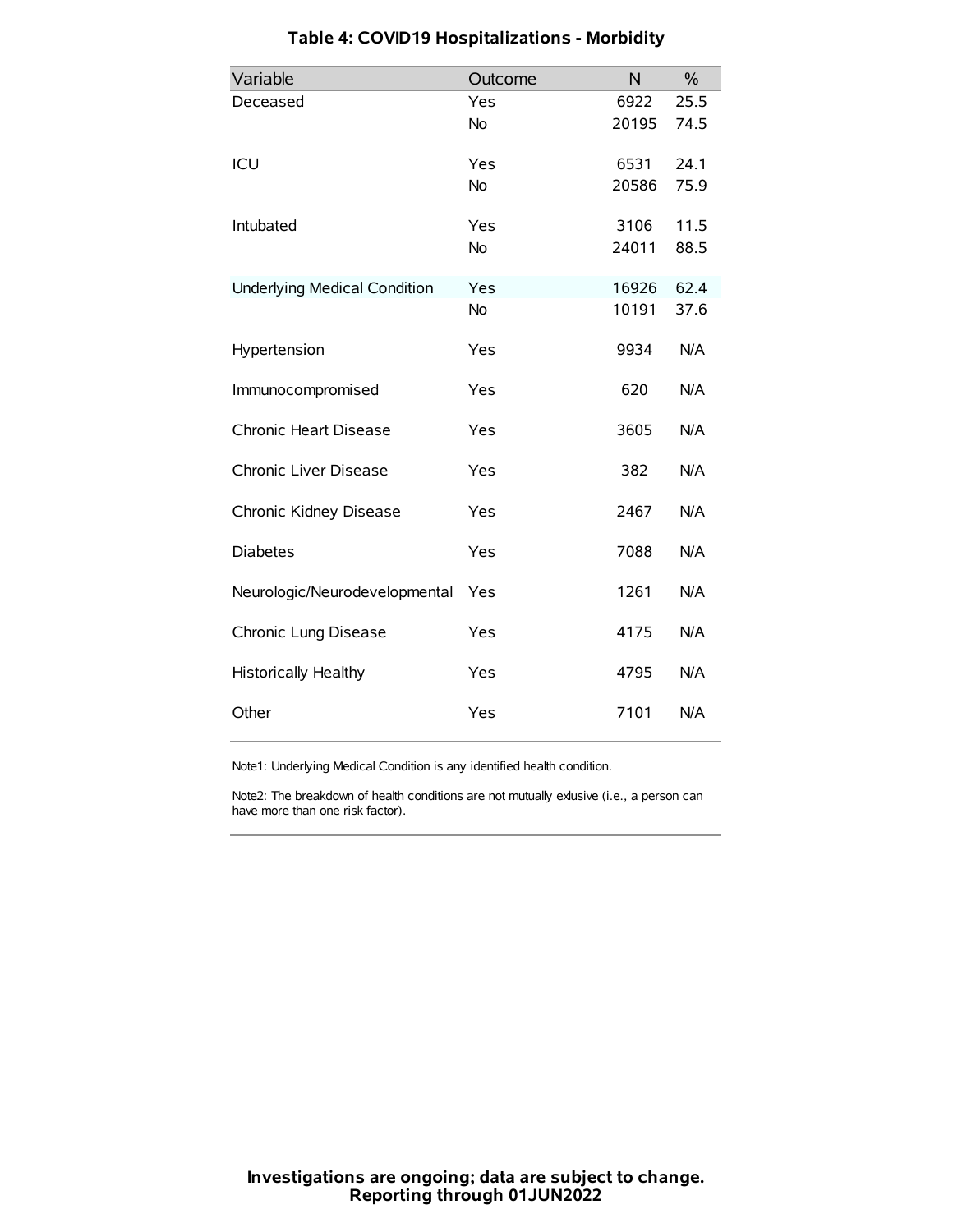| Variable         | Outcome                           | N              | $\%$ | Population | Rate per<br>100,000 |
|------------------|-----------------------------------|----------------|------|------------|---------------------|
| Age Categories   | Aged 4 or less                    | $\overline{2}$ | 0.0  | 149,165    |                     |
|                  | Aged 5 to 17                      | 6              | 0.1  | 406,595    |                     |
|                  | Aged 18 to 24                     | 20             | 0.2  | 216,762    | 9.23                |
|                  | Aged 25 to 49                     | 724            | 8.5  | 803,732    | 90.08               |
|                  | Aged 50 to 64                     | 1831           | 21.5 | 423,461    | 432.39              |
|                  | Aged 64+                          | 5942           | 69.7 | 318,459    | 1865.9              |
| <b>Birth Sex</b> | Female                            | 3368           | 39.5 | 1,160,285  | 290.27              |
|                  | Male                              | 5154           | 60.5 | 1,157,889  | 445.12              |
|                  | Unknown                           | 3              | 0.0  |            | --                  |
| Race/Ethnicity   | Hispanic                          | 1980           | 23.2 | 763,053    | 259.48              |
|                  | White                             | 4245           | 49.8 | 1,006,929  | 421.58              |
|                  | <b>Black</b>                      | 1096           | 12.9 | 262,671    | 417.25              |
|                  | Asian or Pacific Islander         | 1045           | 12.3 | 270,209    | 386.74              |
|                  | American Indian, Eskimo, or Aleut | 31             | 0.4  | 15,311     | 202.46              |
|                  | Other                             | 103            | 1.2  |            | $\bullet$           |
|                  | Unknown                           | 25             | 0.3  |            | $\bullet$           |

## **Table 5: COVID19 Deaths - General Characteristics**

Note1: Breakdown of Race is exlusively non-Hispanic.

Note2: The population data source is the Nevada State Demographer 2019 ASRHO Estimates and Projections Summary 2000-2038, 2020 projection, vintage 2019.

Note3: Rates for categories with fewer than 12 cases are suppressed due to high relative standard error.